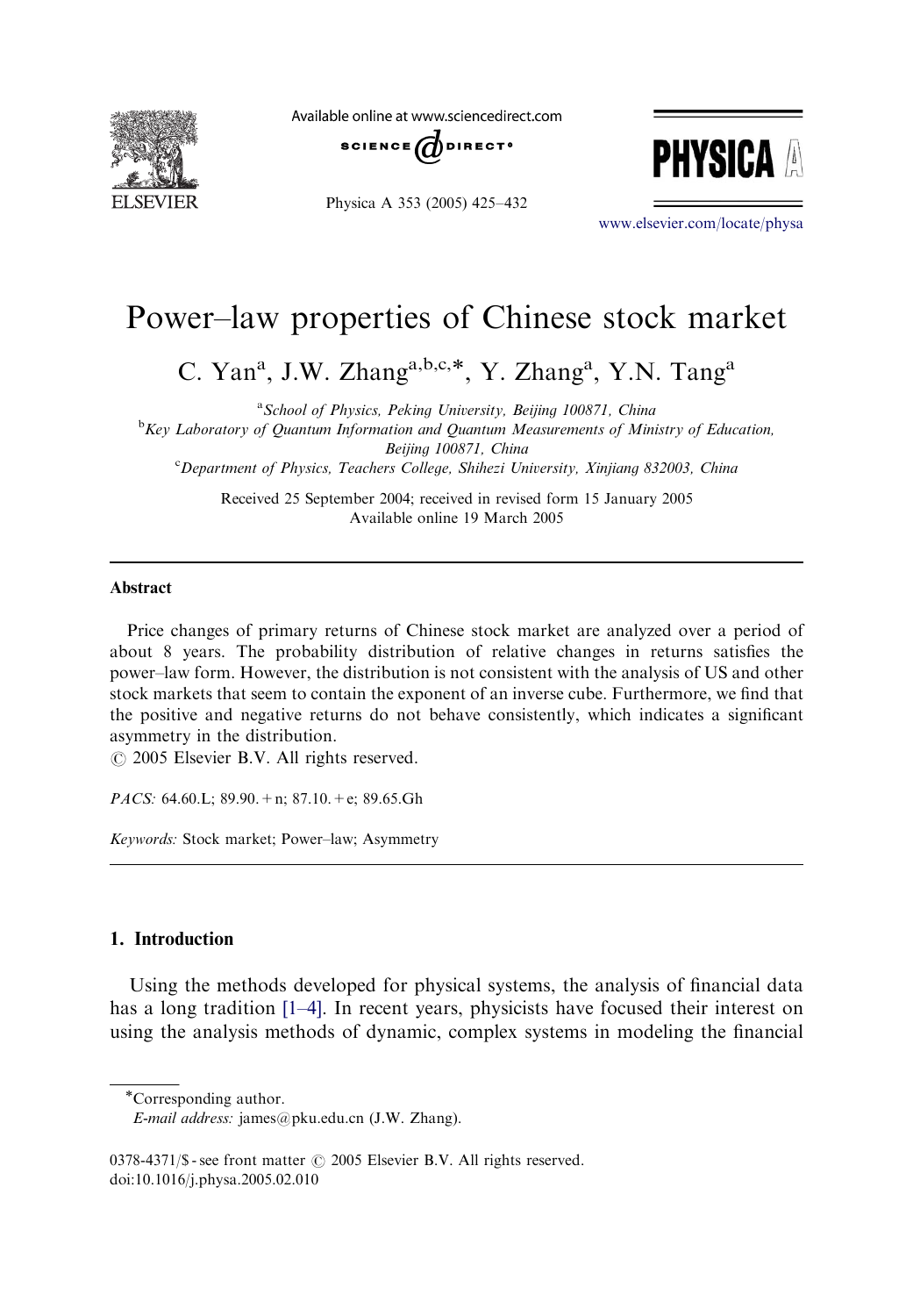and economic processes [\[5–10\]](#page--1-0). Recent studies have revealed some interesting findings of the distribution of stock price fluctuations. Results show that it follows a power–law decay with exponents consistent with an inverse cube at the tails (the exponent  $\alpha \simeq 3$ ), which lies outside the Lévy stable range  $(0<\alpha<2)$  [\[11–16\].](#page--1-0) This rule is regarded as a universal one since stocks in the United States [\[12,14,17\]](#page--1-0), Germany [\[11\]](#page--1-0) and Australia [\[18\]](#page--1-0) all obey it. In addition, some market indices also have this characteristic, such as the index of S&P 500, Dow Jones, NIKKEI, Hang Seng, Milan, and DAX [\[11,13,15\]](#page--1-0). Several theoretical models have been proposed [\[19–21\]](#page--1-0) to explain the mechanism of the empirical power–law distribution. For instance, Solomon and Richmond [\[19\]](#page--1-0) build a multiagent system by the use of a generalized Lotka–Volterra model; Gabaix et al. [\[20\]](#page--1-0) present another theory based on the economic optimization by heterogeneous agents.

However, further study of the Indian stock market [\[22\]](#page--1-0) demonstrates another scenario. In the Indian stock market the distribution of daily returns of the stock price  $P(g)$  decays as an exponential function  $P(g) \sim \exp(-\beta g)$ , where g is the normalized return and  $\beta$  is the decay parameter. In addition, Huang [\[23\]](#page--1-0) found that by skipping the data in the first 20 min of each morning session, the 1-min data of the Hang Seng index show an exponential-type decay as  $P(x) \sim \exp(-\alpha |x|)/|x|$ , where  $x(t) = \text{index}(t - \Delta t)$ . These distinct findings complicate the research work of the stock market behavior and diversifies the possible theoretical explanations.

In order to test the ubiquity of the inverse-cubic law in the stock markets, we investigate the distribution of daily returns in Chinese stock market. The database of closing prices from the Shanghai Stock Exchange and Shenzhen Stock Exchange is accumulated for calculation [\[25\]](#page--1-0). It is observed that the distribution behavior of daily returns follow the power–law rule but the positive and the negative tails show both inconsistence of the exponent of an inverse cube and an asymmetric characteristic.

#### 2. Distribution analysis

We analyze the closing price of individual stocks from the Shanghai Stock Exchange and Shenzhen Stock Exchange [\[24\].](#page--1-0) In order to cover as many data as possible, we select all the stocks listed before 1 November 1993 in both stock exchanges, and choose the period for analyzing from 3 January 1994 to 31 December 2001. We have excluded data of the first couple of years when both stock exchanges were founded. The total number of selected stocks reaches 104, including 76 from the Shanghai Stock Exchange and 28 from Shenzhen Stock Exchange. In this case the total data reach the scale of around  $2 \times 10^5$ .

For a time series  $S(t)$  of prices of a company [\[25\]](#page--1-0), the return  $G(t) = G_{\Delta t}(t)$  over a time scale  $\Delta t$  is defined as the forward change in the logarithm of  $S(t)$ 

$$
G_{\Delta t}(t) = \ln S(t + \Delta t) - \ln S(t) \tag{1}
$$

We investigate the time series of returns on time scale  $\Delta t = 1$  day. In order to make a synthetic analysis of the data from different companies, we use a normalized